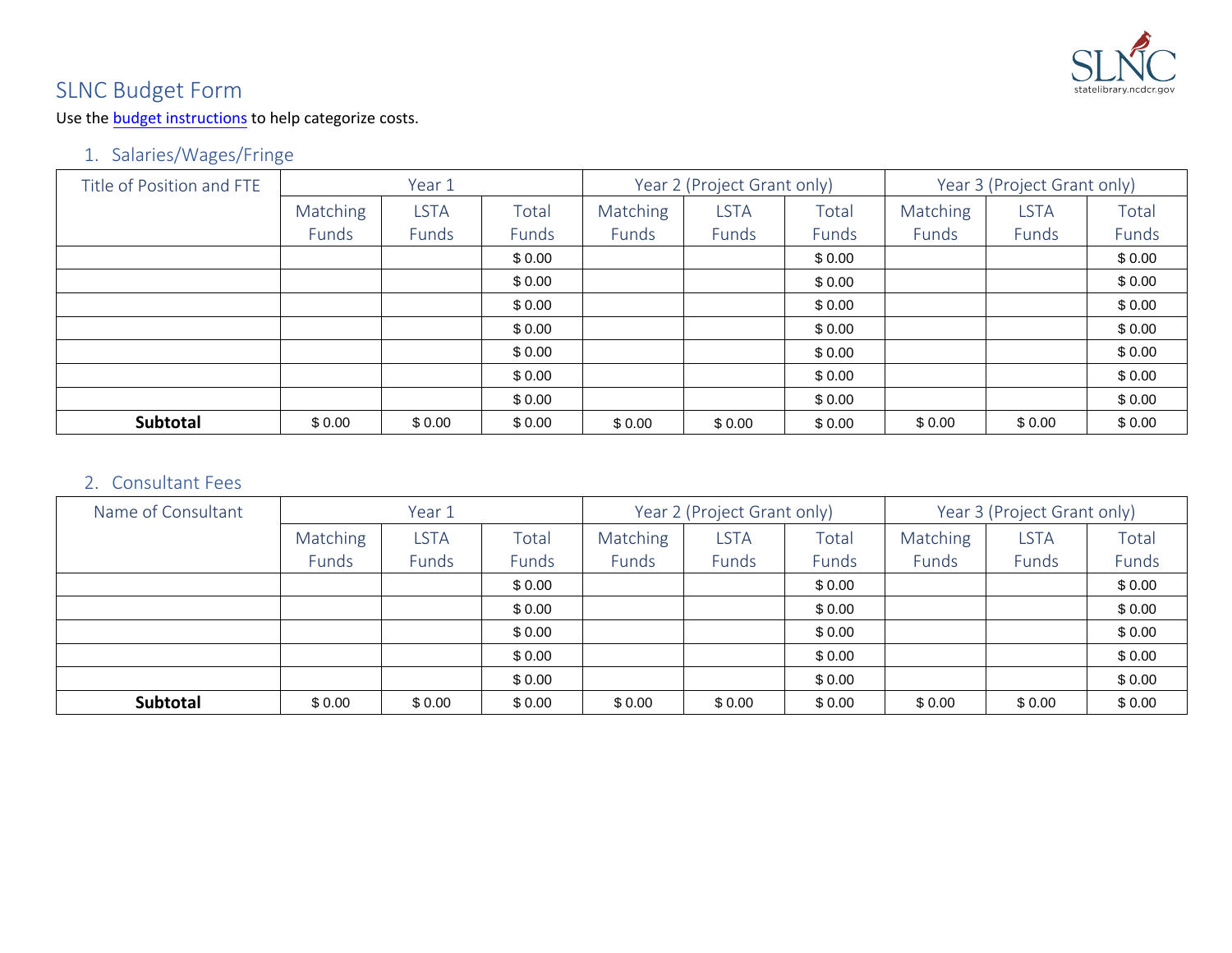# 3. Travel, library staff only

| To/From and Purpose | Year 1   |             |              |          | Year 2 (Project Grant only) |        | Year 3 (Project Grant only) |             |        |  |
|---------------------|----------|-------------|--------------|----------|-----------------------------|--------|-----------------------------|-------------|--------|--|
|                     | Matching | <b>LSTA</b> | Total        | Matching | LSTA                        | Total  | Matching                    | <b>LSTA</b> | Total  |  |
|                     | Funds    | Funds       | <b>Funds</b> | Funds    | Funds                       | Funds  | Funds                       | Funds       | Funds  |  |
|                     |          |             | \$0.00       |          |                             | \$0.00 |                             |             | \$0.00 |  |
|                     |          |             | \$0.00       |          |                             | \$0.00 |                             |             | \$0.00 |  |
|                     |          |             | \$0.00       |          |                             | \$0.00 |                             |             | \$0.00 |  |
|                     |          |             | \$0.00       |          |                             | \$0.00 |                             |             | \$0.00 |  |
|                     |          |             | \$0.00       |          |                             | \$0.00 |                             |             | \$0.00 |  |
| <b>Subtotal</b>     | \$0.00   | \$0.00      | \$0.00       | \$0.00   | \$0.00                      | \$0.00 | \$0.00                      | \$0.00      | \$0.00 |  |

## 4. Supplies

|                              |          |             | \$0.00 |          |                             | \$0.00 |          |                             | \$0.00 |
|------------------------------|----------|-------------|--------|----------|-----------------------------|--------|----------|-----------------------------|--------|
|                              |          |             | \$0.00 |          |                             | \$0.00 |          |                             | \$0.00 |
|                              |          |             | \$0.00 |          |                             | \$0.00 |          |                             | \$0.00 |
|                              |          |             | \$0.00 |          |                             | \$0.00 |          |                             | \$0.00 |
|                              |          |             | \$0.00 |          |                             | \$0.00 |          |                             | \$0.00 |
| Subtotal                     | \$0.00   | \$0.00      | \$0.00 | \$0.00   | \$0.00                      | \$0.00 | \$0.00   | \$0.00                      | \$0.00 |
| 4. Supplies                  |          |             |        |          |                             |        |          |                             |        |
| Item                         |          | Year 1      |        |          | Year 2 (Project Grant only) |        |          | Year 3 (Project Grant only) |        |
| Group similar items together | Matching | <b>LSTA</b> | Total  | Matching | <b>LSTA</b>                 | Total  | Matching | <b>LSTA</b>                 | Total  |
| by row                       | Funds    | Funds       | Funds  | Funds    | Funds                       | Funds  | Funds    | Funds                       | Funds  |
|                              |          |             | \$0.00 |          |                             | \$0.00 |          |                             | \$0.00 |
|                              |          |             | \$0.00 |          |                             | \$0.00 |          |                             | \$0.00 |
|                              |          |             | \$0.00 |          |                             | \$0.00 |          |                             | \$0.00 |
|                              |          |             | \$0.00 |          |                             | \$0.00 |          |                             | \$0.00 |
|                              |          |             | \$0.00 |          |                             | \$0.00 |          |                             | \$0.00 |
|                              |          |             | \$0.00 |          |                             | \$0.00 |          |                             | \$0.00 |
|                              |          |             | \$0.00 |          |                             | \$0.00 |          |                             | \$0.00 |
|                              |          |             | \$0.00 |          |                             | \$0.00 |          |                             | \$0.00 |
|                              |          |             | \$0.00 |          |                             | \$0.00 |          |                             | \$0.00 |
|                              |          |             | \$0.00 |          |                             | \$0.00 |          |                             | \$0.00 |
|                              |          |             | \$0.00 |          |                             | \$0.00 |          |                             | \$0.00 |
|                              |          |             | \$0.00 |          |                             | \$0.00 |          |                             | \$0.00 |
|                              |          |             | \$0.00 |          |                             | \$0.00 |          |                             | \$0.00 |
|                              |          |             | \$0.00 |          |                             | \$0.00 |          |                             | \$0.00 |
|                              |          |             | \$0.00 |          |                             | \$0.00 |          |                             | \$0.00 |
|                              |          |             | \$0.00 |          |                             | \$0.00 |          |                             | \$0.00 |
|                              |          |             | \$0.00 |          |                             | \$0.00 |          |                             | \$0.00 |
|                              |          |             | \$0.00 |          |                             | \$0.00 |          |                             | \$0.00 |
| Subtotal                     | \$0.00   | \$0.00      | \$0.00 | \$0.00   | \$0.00                      | \$0.00 | \$0.00   | \$0.00                      | \$0.00 |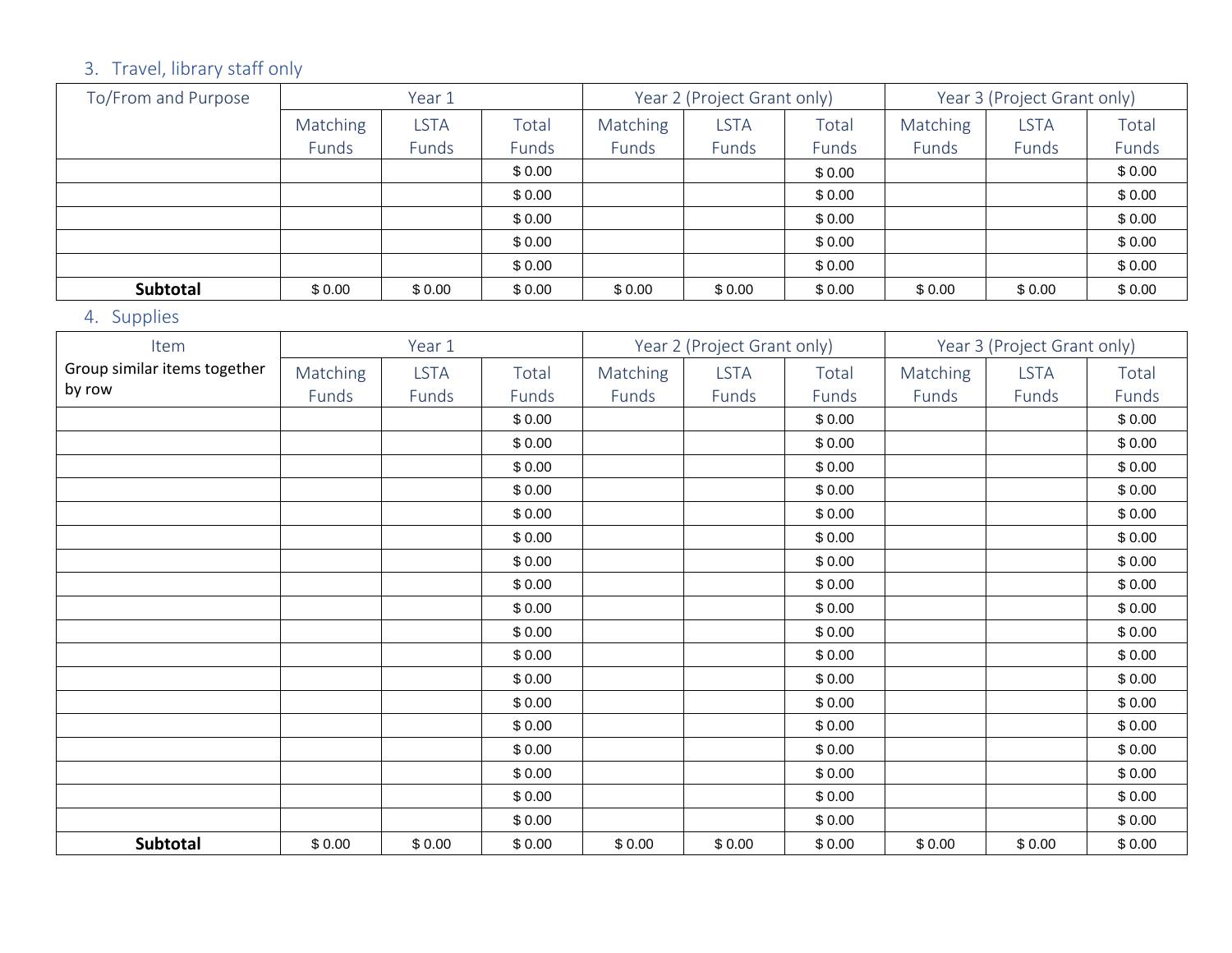## 5. Equipment

| Item     | Year 1          |             |        |                 | Year 2 (Project Grant only) |        | Year 3 (Project Grant only) |             |        |
|----------|-----------------|-------------|--------|-----------------|-----------------------------|--------|-----------------------------|-------------|--------|
|          | <b>Matching</b> | <b>LSTA</b> | Total  | <b>Matching</b> | <b>LSTA</b>                 | Total  | Matching                    | <b>LSTA</b> | Total  |
|          | Funds           | Funds       | Funds  | Funds           | Funds                       | Funds  | Funds                       | Funds       | Funds  |
|          |                 |             | \$0.00 |                 |                             | \$0.00 |                             |             | \$0.00 |
|          |                 |             | \$0.00 |                 |                             | \$0.00 |                             |             | \$0.00 |
|          |                 |             | \$0.00 |                 |                             | \$0.00 |                             |             | \$0.00 |
|          |                 |             | \$0.00 |                 |                             | \$0.00 |                             |             | \$0.00 |
|          |                 |             | \$0.00 |                 |                             | \$0.00 |                             |             | \$0.00 |
|          |                 |             | \$0.00 |                 |                             | \$0.00 |                             |             | \$0.00 |
|          |                 |             | \$0.00 |                 |                             | \$0.00 |                             |             | \$0.00 |
| Subtotal | \$0.00          | \$0.00      | \$0.00 | \$0.00          | \$0.00                      | \$0.00 | \$0.00                      | \$0.00      | \$0.00 |

## 6. Services

|                       |          |             | \$0.00 |          |                             | \$0.00 |          |                             | \$0.00 |
|-----------------------|----------|-------------|--------|----------|-----------------------------|--------|----------|-----------------------------|--------|
|                       |          |             | \$0.00 |          |                             | \$0.00 |          |                             | \$0.00 |
|                       |          |             | \$0.00 |          |                             | \$0.00 |          |                             | \$0.00 |
|                       |          |             | \$0.00 |          |                             | \$0.00 |          |                             | \$0.00 |
|                       |          |             | \$0.00 |          |                             | \$0.00 |          |                             | \$0.00 |
|                       |          |             | \$0.00 |          |                             | \$0.00 |          |                             | \$0.00 |
|                       |          |             | \$0.00 |          |                             | \$0.00 |          |                             | \$0.00 |
| Subtotal              | \$0.00   | \$0.00      | \$0.00 | \$0.00   | \$0.00                      | \$0.00 | \$0.00   | \$0.00                      | \$0.00 |
| 6. Services           |          |             |        |          |                             |        |          |                             |        |
| Name of Provider      |          | Year 1      |        |          | Year 2 (Project Grant only) |        |          | Year 3 (Project Grant only) |        |
|                       | Matching | <b>LSTA</b> | Total  | Matching | <b>LSTA</b>                 | Total  | Matching | <b>LSTA</b>                 | Total  |
|                       | Funds    | Funds       | Funds  | Funds    | Funds                       | Funds  | Funds    | Funds                       | Funds  |
|                       |          |             | \$0.00 |          |                             | \$0.00 |          |                             | \$0.00 |
|                       |          |             | \$0.00 |          |                             | \$0.00 |          |                             | \$0.00 |
|                       |          |             | \$0.00 |          |                             | \$0.00 |          |                             | \$0.00 |
|                       |          |             | \$0.00 |          |                             | \$0.00 |          |                             | \$0.00 |
|                       |          |             | \$0.00 |          |                             | \$0.00 |          |                             | \$0.00 |
|                       |          |             | \$0.00 |          |                             | \$0.00 |          |                             | \$0.00 |
|                       |          |             | \$0.00 |          |                             | \$0.00 |          |                             | \$0.00 |
|                       |          |             | \$0.00 |          |                             | \$0.00 |          |                             | \$0.00 |
| Subtotal              | \$0.00   | \$0.00      | \$0.00 | \$0.00   | \$0.00                      | \$0.00 | \$0.00   | \$0.00                      | \$0.00 |
| 7. Total Direct Costs |          |             |        |          |                             |        |          |                             |        |
|                       |          | Year 1      |        |          | Year 2 (Project Grant only) |        |          | Year 3 (Project Grant only) |        |
|                       | Matching | <b>LSTA</b> | Total  | Matching | <b>LSTA</b>                 | Total  | Matching | <b>LSTA</b>                 | Total  |
|                       | Funds    | Funds       | Funds  | Funds    | Funds                       | Funds  | Funds    | Funds                       | Funds  |
| Subtotals (1-7)       | \$0.00   | \$0.00      | \$0.00 | \$0.00   | \$0.00                      | \$0.00 | \$0.00   | \$0.00                      | \$0.00 |

### 7. Total Direct Costs

|                 |                         | Year 1  |                        |          | Year 2 (Project Grant only) |        | Year 3 (Project Grant only) |        |        |  |
|-----------------|-------------------------|---------|------------------------|----------|-----------------------------|--------|-----------------------------|--------|--------|--|
|                 | Matching                | $\_STA$ | $\tau$ <sub>otal</sub> | Matching | LSTA                        | Total  | <b>Matching</b>             | LSTA   | Total  |  |
|                 | Funds<br>Funds<br>Funds |         |                        | $c$ unds | Funds                       | Funds  | <b>Funds</b>                | Funds  | Funds  |  |
| Subtotals (1-7) | \$0.00                  | \$0.00  | \$0.00                 | \$0.00   | \$0.00                      | \$0.00 | \$0.00                      | \$0.00 | \$0.00 |  |